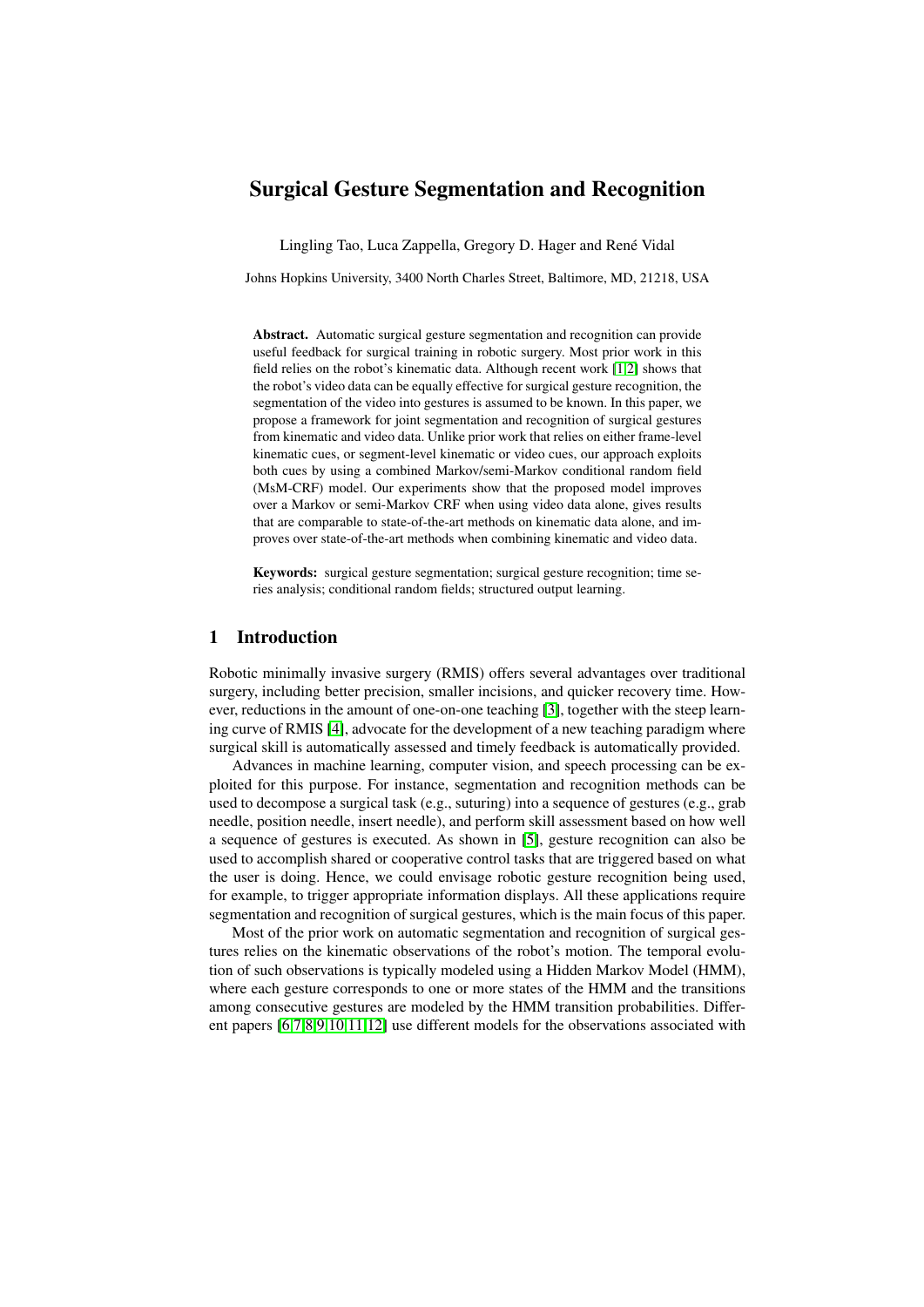2 Lingling Tao, Luca Zappella, Gregory D. Hager and René Vidal

each gesture, including discrete HMMs, Gaussian HMMs, factor analyzed HMMs and Sparse HMMs. While generally successful, these methods rely mostly on *local cues* from a few frames, thus failing to capture *global cues* about the whole execution of a gesture. To address this issue, [\[11\]](#page-7-3) uses Switched Linear Dynamical Systems (SLDSs), which model the dynamics of the whole execution of a gesture with an LDS. However, this comes at a steep computational cost because inference for SLDSs is intractable.

More recently, video-based solutions have drawn the attention of the research community. Most of the prior work focuses on the detection of the instruments used during surgery or in the operating room [\[13](#page-7-5)[,14](#page-7-6)[,15,](#page-7-7)[16,](#page-7-8)[17,](#page-7-9)[18,](#page-7-10)[19,](#page-7-11)[20\]](#page-7-12) using techniques such as dynamic time warping, support vector machines and HMMs. However, these techniques use only frame-level features, such as color, texture and shape-based cues. Moreover, the desired solution is a high-level recognition based on the presence of some tools, rather than fine-grained gesture recognition based on motion data.

To the best of our knowledge, the only existing works that use state-of-the-art computer vision algorithms for surgical gesture recognition from video data are [\[1](#page-6-0)[,2\]](#page-6-1). These works show that video data can be as discriminative as kinematic data when appropriate features and algorithms are used. Specifically, [\[1,](#page-6-0)[2\]](#page-6-1) obtain very high gesture recognition rates using *global* bag-of-spatio-temporal features (BoSTF) and LDSs to model the whole execution of a gesture. However, this is possible only because the temporal segmentation of the video into gestures is assumed to be known. Recent work in computer vision addresses the joint segmentation and recognition of generic actions in videos using conditional Random fields (CRFs), where the sequence of gestures is obtained by minimizing the energy of the CRF. The work of [\[21\]](#page-7-13) adopts a Markov CRF model whose energy depends on which objects are present in each frame and their interactions, while the work of [\[22\]](#page-7-14) adopts a semi-Markov CRF model based on global features extracted from many frames. However, these methods have not been combined for joint gesture segmentation and recognition, nor have they been applied to surgical gestures.

In this paper, inspired by the use of graphical models in speech processing [\[23\]](#page-7-15), we propose a combined Markov/semi-Markov conditional random field (MsM-CRF) model for joint segmentation and recognition of surgical gestures from kinematic and video data. Our MsM-CRF model captures both local cues (thanks to the Markov component) and global cues (thanks to the semi-Markov component). Moreover, we exploit the high accuracy of the BoSTF approach from [\[1](#page-6-0)[,2\]](#page-6-1) to model the unary potentials of the CRFs using two kinds of spatio-temporal features. Our experiments on a typical surgical training setup show that our model improves over a Markov or semi-Markov CRF model on video data alone, gives state-of-the-art results on kinematic data alone, and improves over state-of-the-art methods by combining kinematic and video data.

## 2 Joint segmentation and recognition of surgical gestures

#### 2.1 MsM-CRF model

Let  $V = \{I_t\}_{t=1}^T$  be a sequence of observations, where  $I_t$  represents the observations at frame t. Let  $C = \{1, \ldots, C\}$  be the set of possible gesture labels. Our goal is to find the sequence of frame-level gestures  $\mathcal{Y} = \{Y_t^F\}_{t=1}^T$ , where  $Y_t^F \in \mathcal{C}$  denotes the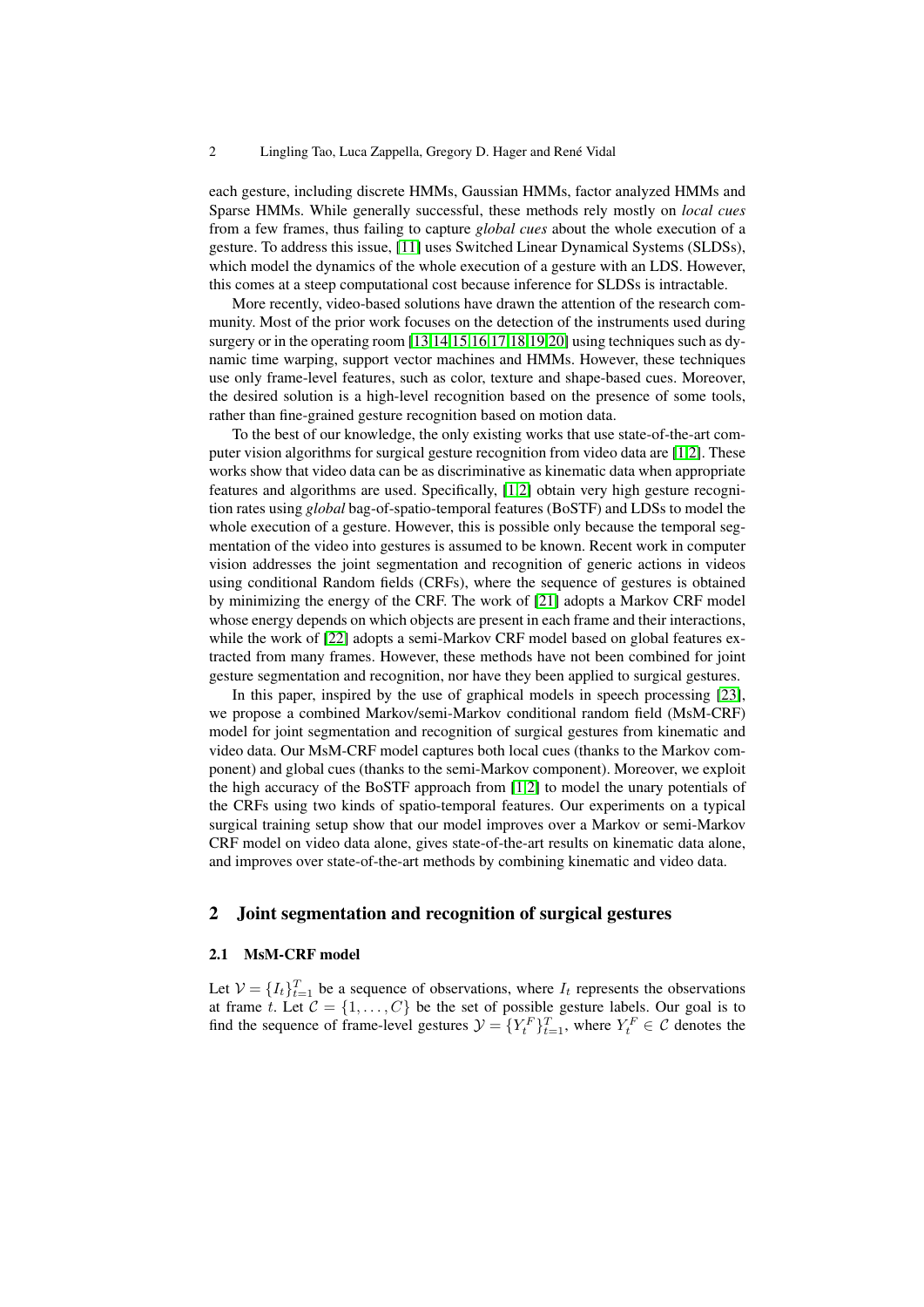gesture label at frame t. Since each gesture may span a few consecutive frames, we can divide the time interval [1, T] into M segments  $s_i = [t_{i-1}, t_i], i = 1, \ldots, M$ , such that the frame gesture label within a segment does not change. Here  $t_i$  is the last frame of  $s_i, t_0 = 1$ , and  $t_M = T$ . We can then define the sequence of segment-level gestures as  $\{Y_i^S\}_{i=1}^M$ , where  $Y_i^S = Y_t$  for all  $t \in [t_i, t_{i+1})$ . In what follows, we will use the superscripts  $F$  and  $S$  to denote variables at the frame and segment levels, respectively.

We represent V with a graphical model  $\mathcal{G} = (\mathcal{N}^F, \mathcal{E}^F, \mathcal{N}^S, \mathcal{E}^S)$ . In the case of CRFs, each node  $N_t^F \in \mathcal{N}^F$  denotes a frame t, hence  $|\mathcal{N}^F| = T$ . In the case of semi-CRFs, each node  $N_i^S \in \mathcal{N}^S$  denotes the collection of frames in segment *i*, hence  $|N^S| = M$ . In both cases, an edge  $e_i \in \mathcal{E}$  denotes the connection between consecutive nodes  $N_i$  and  $N_{i+1}$ . We model the conditional distribution of the sequence of labels  $\mathcal Y$  given  $\mathcal V$ , with a Gibbs distribution:  $p(\mathcal Y|\mathcal V) \propto \exp(E(\mathcal Y,\mathcal V))$ , where  $E(\mathcal Y,\mathcal V)$  is an energy function defined on the cliques of  $G$ . In our MsM-CRF model, we have:

<span id="page-2-0"></span>
$$
E(\mathcal{Y}, \mathcal{V}) = \lambda^{FU} \sum_{t=1}^{T} \psi_t^{FU}(Y_t^F; \mathcal{V}) + \lambda^{FP} \sum_{t=1}^{T-1} \psi_{t, t+1}^{FP}(Y_t^F, Y_{t+1}^F; \mathcal{V}) +
$$
  

$$
\lambda^{SU} \sum_{i=1}^{M} \psi_i^{SU}(\mathbf{Y}_i^S; \mathcal{V}) + \lambda^{SP} \sum_{i=1}^{M-1} \psi_{i, i+1}^{SP}(\mathbf{Y}_i^S, \mathbf{Y}_{i+1}^S; \mathcal{V}),
$$
  
(1)

where  $\psi^{FU}$  and  $\psi^{FP}$  are the CRF unary and pairwise potentials, while  $\psi^{SU}$  and  $\psi^{SF}$ are the semi-CRF unary and pairwise potentials, each one weighted by its own  $\lambda$  factor.

CRF unary. This potential gives the score of assigning a gesture label to a single frame. For kinematic data, the score is computed from the output of an SVM classifier, with an RBF kernel, trained for each possible gesture on the raw data of each frame. For video data, this score is obtained from the output of a classifier applied to a histogram of features extracted from a neighborhood of the frame. Specifically, during training the spatio-temporal video features are clustered by  $K$ -means to form a dictionary of visual words. Each frame is then represented with a histogram of words and these histograms are used to train an SVM classifier with a  $\chi^2$ -RBF kernel. In both cases, the logarithm of the probability returned by regression of the SVM output is used as a unary score.

Semi-CRF unary. This potential gives the score of assigning a gesture label to a segment, thereby capturing global features related to the overall gesture. For kinematic data, we train an SVM classifier with RBF kernel for each gesture on the average of the raw data within each segment. For video data, we represent each segment by the histogram of words accumulated over all the frames that correspond to the segment using the same dictionary of visual words described before. These histograms are then used to train an SVM classifier with  $\chi^2$ -RBF kernel for each gesture. Hence, we use the logarithm of the probability returned by regression of the SVM output as our unary term. This way of computing the most likely label for each segment corresponds exactly to the approach followed in [\[1,](#page-6-0)[2\]](#page-6-1).

Spatio-temporal features. We use two kinds of spatio-temporal features. The first one is a concatenation of histograms of oriented gradients (HOG) and histograms of optical flows (HOF) extracted from a cuboid centered around each STIP point [\[24\]](#page-7-16). Since STIP points tend to be sparse in space, we also use the dense features presented in [\[25\]](#page-7-17), which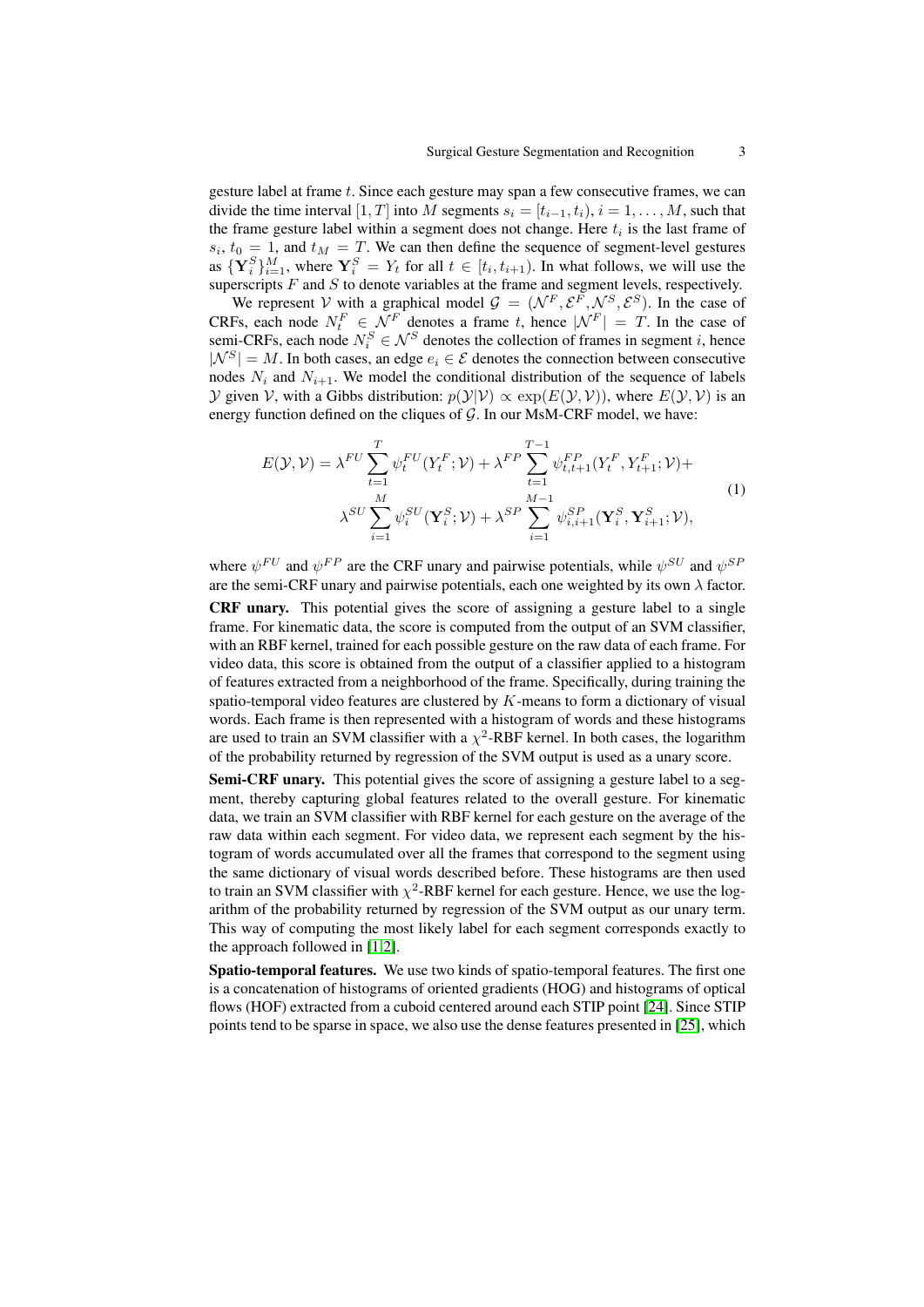#### 4 Lingling Tao, Luca Zappella, Gregory D. Hager and René Vidal

consist of HOG, HOF, and histograms of motion boundaries and velocities (in term of  $x$  and  $y$  coordinates) computed around dense trajectories.

CRF pairwise. This potential captures the probability of switching from gesture label  $g_k$  to  $g_i$  when moving from one frame to the next. Since a gesture is composed of many frames, this potential encourages the frame labels to be temporally coherent. We capture the relationship between adjacent frames using the transition probability

$$
P_{g_k, g_j}^F = \frac{\text{\# frames switching from } g_k \text{ to } g_j}{\text{\# frames with label } g_k}
$$
\n(2)

computed from the training set. We then set  $\psi_{t,t+1}^{FP}(Y_t^F, Y_{t+1}^F; \mathcal{V}) = \log(P_{Y_t^F, Y_{t+1}^F}^F)$ .

Semi-CRF pairwise. This potential captures the probability of switching from gesture label  $g_k$  to  $g_j$  when moving from one segment to the next. Since each segment represents a single instance of a gesture, two consecutive segments should not have the same label. Thus, this potential encourages a switch from one gesture label to a different one. We capture the relationship between adjacent segments using the transition probability

$$
P_{g_k, g_j}^S = \frac{\text{# segments switching from } g_k \text{ to } g_j}{\text{# segments with label } g_k}
$$
(3)

computed from the training set. We then set  $\psi_{i,i+1}^{SP}(\mathbf{Y}_i^S, \mathbf{Y}_{i+1}^S; \mathcal{V}) = \log(P_{\mathbf{Y}_i^S, \mathbf{Y}_{i+1}^S}^S)$ .

### 2.2 Efficient inference and learning

**Inference.** The energy in [\(1\)](#page-2-0) can be re-written as  $E(\mathcal{Y}, \mathcal{V}) = \mathbf{w}^\top \Psi(\mathcal{Y}; \mathcal{V})$ , where

$$
\mathbf{w} = \begin{pmatrix} \lambda_{FU} \\ \lambda_{FP} \\ \lambda_{SU} \\ \lambda_{SP} \end{pmatrix} \quad \text{and} \quad \Psi(\mathcal{Y}; \mathcal{V}) = \begin{pmatrix} \sum_{t=1}^{T} \psi_t^{FU}(Y_t^F; \mathcal{V}) \\ \sum_{t=1}^{T-1} \psi_{t,t+1}^{FP}(Y_t^F, Y_{t+1}^F; \mathcal{V}) \\ \sum_{i=1}^{M} \psi_i^{SU}(\mathbf{Y}_i^S; \mathcal{V}) \\ \sum_{i=1}^{M-1} \psi_{i,i+1}^{SP}(\mathbf{Y}_i^S, \mathbf{Y}_{i+1}^S; \mathcal{V}) \end{pmatrix} . \tag{4}
$$

Given the MsM-CRF model parameters in  $w$  and a test video  $V$ , we can perform joint gesture segmentation and recognition by solving the inference problem  $\mathcal{Y}^*$  =  $\argmax_{\gamma} E(\mathcal{Y}, \mathcal{V})$ . One can show that the energy in [\(1\)](#page-2-0) is equivalent to an energy that depends only on the segment labels  ${Y_i^S}$ . The maximization of the resulting energy can be done by a Viterbi-like dynamic programming algorithm, as described in [\[22\]](#page-7-14).

**Learning.** Given B training videos  $\{\mathcal{V}_i\}_{i=1}^B$  and their corresponding labelings  $\{\bar{\mathcal{Y}}_i\}_{i=1}^B$ , we learn the parameters w using a method based on structural SVM [\[26\]](#page-7-18). Specifically, let us refer to any labeling of  $\mathcal{V}_i$  that is different from  $\bar{\mathcal{Y}}_i$  as a negative example, and denote the set of negative examples for a video  $\mathcal{V}_i$  as  $\mathcal{Y}_i^-$ . Given  $\mu > 0$ , we learn the parameters w by solving the following optimization problem:

$$
\{\mathbf{w}^*, \{\xi_i^*\}_{i=1}^B\} = \underset{\mathbf{w}, \{\xi_i\}_{i=1}^B}{\arg \min} \frac{1}{2} ||\mathbf{w}||^2 + \frac{\mu}{B} \sum_{i=1}^B \xi_i, \quad \text{subject to} \tag{5}
$$

(a) 
$$
\forall i = 1, ..., B, \forall \mathcal{Y} \in \mathcal{Y}_i^-, \mathbf{w}^\top (\Psi(\bar{\mathcal{Y}}_i; \mathcal{V}_i) - \Psi(\mathcal{Y}; \mathcal{V}_i)) \ge \ell(\bar{\mathcal{Y}}_i, \mathcal{Y}) - \xi_i
$$
  
\n(b)  $\forall i = 1, ..., B, \xi_i \ge 0$  and (c)  $\mathbf{w} \ge \mathbf{0}$ .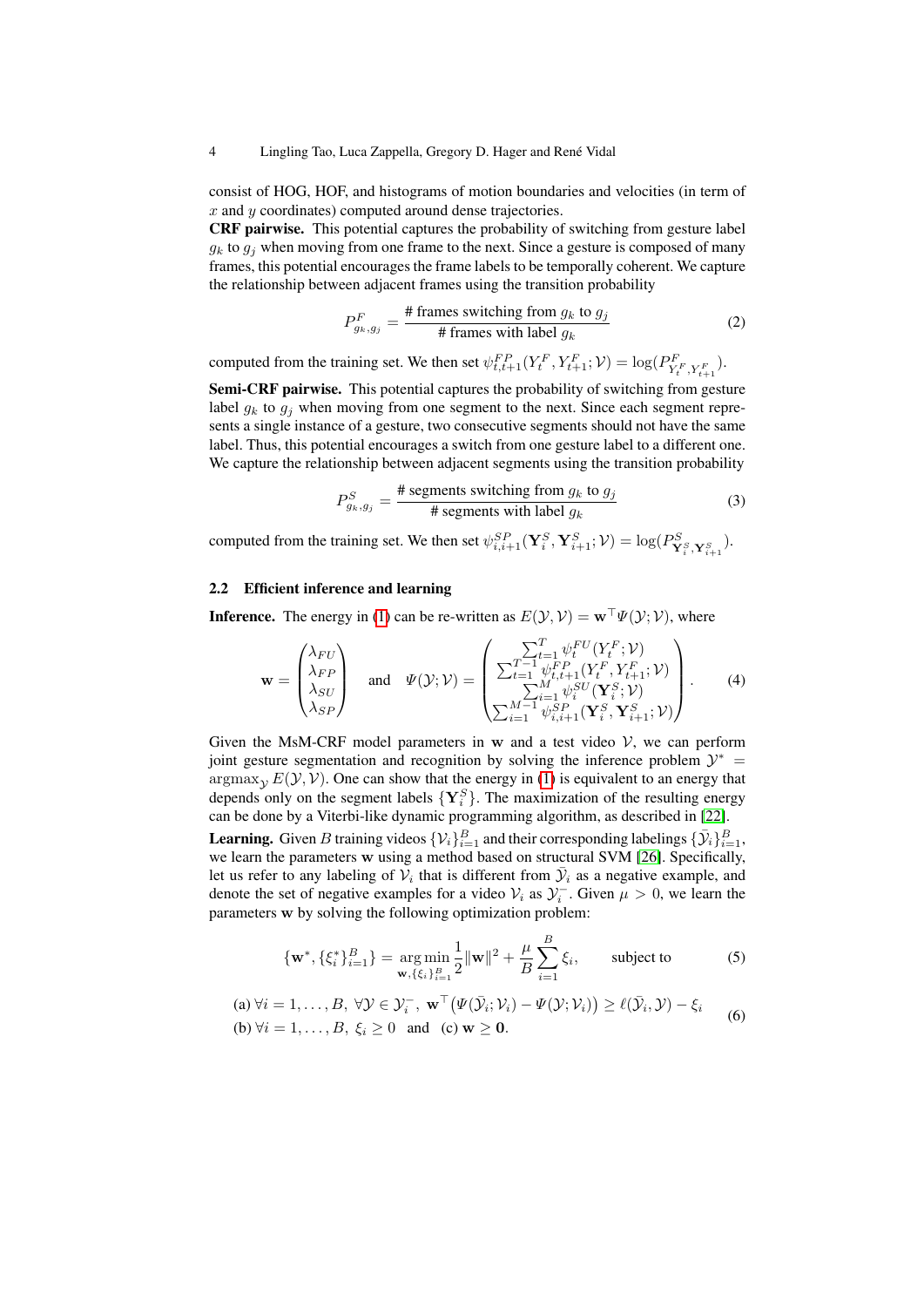The intuition behind the first inequality is that we want the energy at the ground truth labeling  $\mathbf{w}^\top \Psi(\bar{\mathcal{Y}}_i; \mathcal{V}_i)$  to be greater than the energy of any wrong labeling  $\mathbf{w}^\top \Psi(\mathcal{Y}; \mathcal{V}_i)$ by the loss  $\ell(\vec{\mathcal{Y}}_i, \mathcal{Y})$  while allowing some slack  $\xi_i$ . The loss function  $\ell(\vec{\mathcal{Y}}_i, \mathcal{Y})$  measures the error in the labeling  $Y$  as the fraction of misclassified frames. Since the number of constraints is exponentially large, we use the cutting plane algorithm [\[27\]](#page-7-19) to find w.

# 3 Experiments

Data. We evaluate our approach using the dataset in [\[28\]](#page-7-20), which contains three different surgical tasks, suturing (SU), needle passing (NP) and knot tying (KT), each performed by 8 surgeons with three different skill levels (expert, intermediate and novice). Each surgeon performs around 3 to 5 trials for each task, which gives 39 trials for SU, 26 trials for NP and 36 trials for KT. Each trial lasts, on average, 2 minutes, and both kinematic and video data are recorded at a rate of 30 frames per second. Kinematic data consists of 78 motion variables (positions, rotation angles, and velocities of the master/patient side manipulators), whereas video data is taken from the first person view point of the robot and consists of jpeg images of size  $320 \times 240$ . The data is manually labelled with 15 surgical gestures (e.g., reach needle, position needle, etc.) described in Figure [1.](#page-6-7)

Setup. Following [\[1,](#page-6-0)[2\]](#page-6-1), we use two different test setups. The first one is the *leaveone-super-trial-out* (LOSO), where super trial  $i$  (i.e., trial  $i$  from each user) is held out for testing. The second, and more changeling setup, is the *leave-one-user-out* (LOUO), where all the trials from user  $i$  are held-out for testing. We compute the video CRF unary terms using a neighborhood of 25 frames, and the CRF and semi-CRF unaries using a dictionary of 300 words. To speed up the computation of the Viterbi-like algorithm, we perform inference every 10 frames, and assume that the maximum length of a segment is 400 frames. We compare the performance of the proposed MsM-CRF model with that of a CRF and a semi-CRF model. Note that the semi-CRF model with STIP features can be seen as an extension of the method presented in [\[1,](#page-6-0)[2\]](#page-6-1) to the case where the segmentation is unknown. The average percentage of correctly classified frames is shown in Table [1.](#page-5-0) For each technique, the type of features used is indicated within parenthesis. For MsM-CRF, the first feature refers to the CRF unaries and the second one to the semi-CRF unaries. For instance, MsM-CRF(kin-STIP) means that kinematic data are used for the CRF unary, while STIP features are used for the semi-CRF unary.

Results on video data. Notice that the combination of local and global features from video data used by the MsM-CRF model always improves over the CRF and semi-CRF models, for all tasks and test setups. Notice also that using dense features leads to better results than using of STIP features. This should be related to the fact that the features of [\[25\]](#page-7-17) include motion boundaries and velocities in addition to HOG and HOF. Finally, notice that the results from [\[1\]](#page-6-0) are 2-12% better, but they assume known segmentation.

Results on kinematic data. In this case, the CRF model outperforms the semi-CRF model. Arguably, this is because the feature used in the unary term of the semi-CRF model (average of the data in a temporal window) is too simple. This is also reflected on the MsM-CRF results, which are similar to those of the CRF. The results of sparse-HMMs [\[12\]](#page-7-4) are better than those of MsM-CRF(dense-dense) in the LOSO setup. However, in the more challenging LOUO setup MsM-CRF(dense-dense) seems to generalize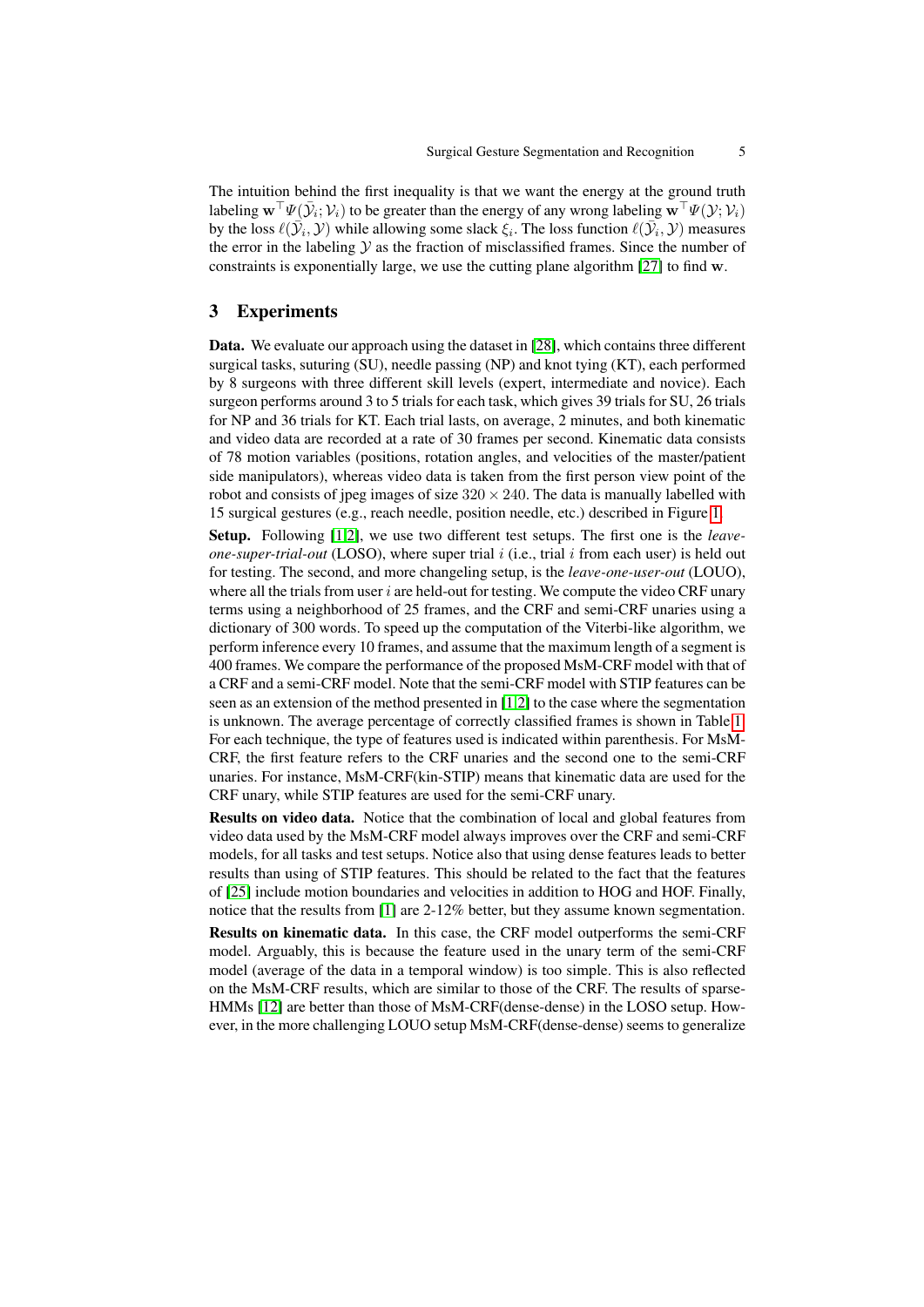|            | Method                                                        | <b>LOSO</b> |          |               | <b>LOUO</b> |                                                            |        |
|------------|---------------------------------------------------------------|-------------|----------|---------------|-------------|------------------------------------------------------------|--------|
|            |                                                               | <b>SU</b>   | KТ       | NP            | SU          | KТ                                                         | NP.    |
|            | $1)$ CRF(STIP)                                                |             |          |               |             | 70.86% 68.33% 55.12% 61.12% 62.63%                         | 52.58% |
|            | 2) semi-CRF(STIP)                                             |             |          |               |             | $67.91\%$ $67.07\%$ 56.49% 51.71% 40.04%                   | 45.03% |
|            | $Q(3)$ MsM-CRF(STIP-STIP)                                     |             |          |               |             | 73.32% 70.95% 63.31% 66.28% 66.53% 1                       | 58.85% |
|            | $\frac{3}{2}$ 4) CRF(dense)                                   |             |          |               |             | 76.51% 69.16% 62.23% 68.80% 60.17% 54.52%                  |        |
|            | 5) semi-CRF(dense)                                            |             |          |               |             | $65.83\%$  44.82\%   56.22\%   59.41\%   41.46\%   46.89\% |        |
|            | 6) MsM-CRF(dense-dense)                                       |             |          |               |             | 79.04% 72.04% 68.81% 71.76% 66.94% 60.39%                  |        |
|            | 7) BoSTF(STIP, known segment.) [1]                            |             |          |               |             | 84.87% 84.03% 72.16% 75.72% 79.05%                         | 61.73% |
| .er<br>.≍l | $\frac{12}{15}$ (8) CRF(kin)<br>$\frac{12}{15}$ (9) semi-CRF( |             |          |               |             | 81.62% 81.06% 74.56% 68.65% 67.38%                         | 46.44% |
|            | $9)$ semi-CRF(kin)                                            |             |          |               |             | $63.20\%$ 39.20% 54.15% 62.24% 44.28%                      | 38.36% |
|            | 10) MsM-CRF(kin-kin)                                          | 80.99%      |          | 79.39% 74.85% | 69.03%      | 64.28%                                                     | 52.39% |
|            | 11) sparse-HMM $[12]$                                         | 81.1%       | $82.6\%$ | 76.1%         | 67.8%       | 65.7%                                                      | 59.3%  |
|            | 12) MsM-CRF(kin-STIP)                                         |             |          |               |             | 82.49% 80.50% 76.41% 70.09% 68.43%                         | 54.41% |
|            | 13) MsM-CRF(kin-dense)                                        |             |          |               |             | $82.81\%$ 81.10% 76.82% 72.60% 68.83% 57.08%               |        |

<span id="page-5-0"></span>Table 1: Average percentage of correctly classified frames on the dataset in [\[28\]](#page-7-20). Best results for methods that do not assume known segmentation are highlighted in boldface.

better. Overall, our method is able to achieve state-of-the-art results on kinematic data, and its performance on video data is comparable to that on kinematic data.

Results on video and kinematic data. We also exploit the flexibility of the MsM-CRF framework to combine both kinematic data (in the CRF-unaries) and video data (in the semi-CRF unaries). The resulting MsM-CRF(kin-dense) model performs almost always better than any other technique that uses only kinematic or video data.

Fig. [1\(a\)](#page-6-8) shows the confusion matrix for the MsM-CRF(kin-dense) method on the Suturing-LOSO setup, while Fig. [1\(b\)](#page-6-9) shows the predicted and ground-truth sequence of gestures for one suturing trial. From these figures it is possible to appreciate the quality of the results produced. Note that gesture 10 is never classified correctly. This is due to the fact that this gesture appears very rarely, hence, it is not possible to learn a robust classifier. Fig. [1\(b\)](#page-6-9) shows that most of the errors appear around the switching times. Typically, the prediction switches either too early or with some delay. This might be due to the fact that for speed convenience we perform inference every 10 frames, hence, the results could be slightly improved by sacrificing some computational time.

Computing time. A final note on the computational complexity. For completing one held-one-out experiment, in which usually around 30 trials are used for training and 8 for testing, the training stage took around 4 hours with a Matlab implementation on a x86@3.33GHz processor, and testing for one trial usually required around 1 minute.

## 4 Conclusions

We have proposed a combined Markov/semi-Markov CRF model for temporal gesture segmentation and recognition. Our model can capture local features and interactions between frames, as well as global characteristics of each gesture and interactions between gestures. We have shown on a typical surgical dataset that the MsM-CRF model always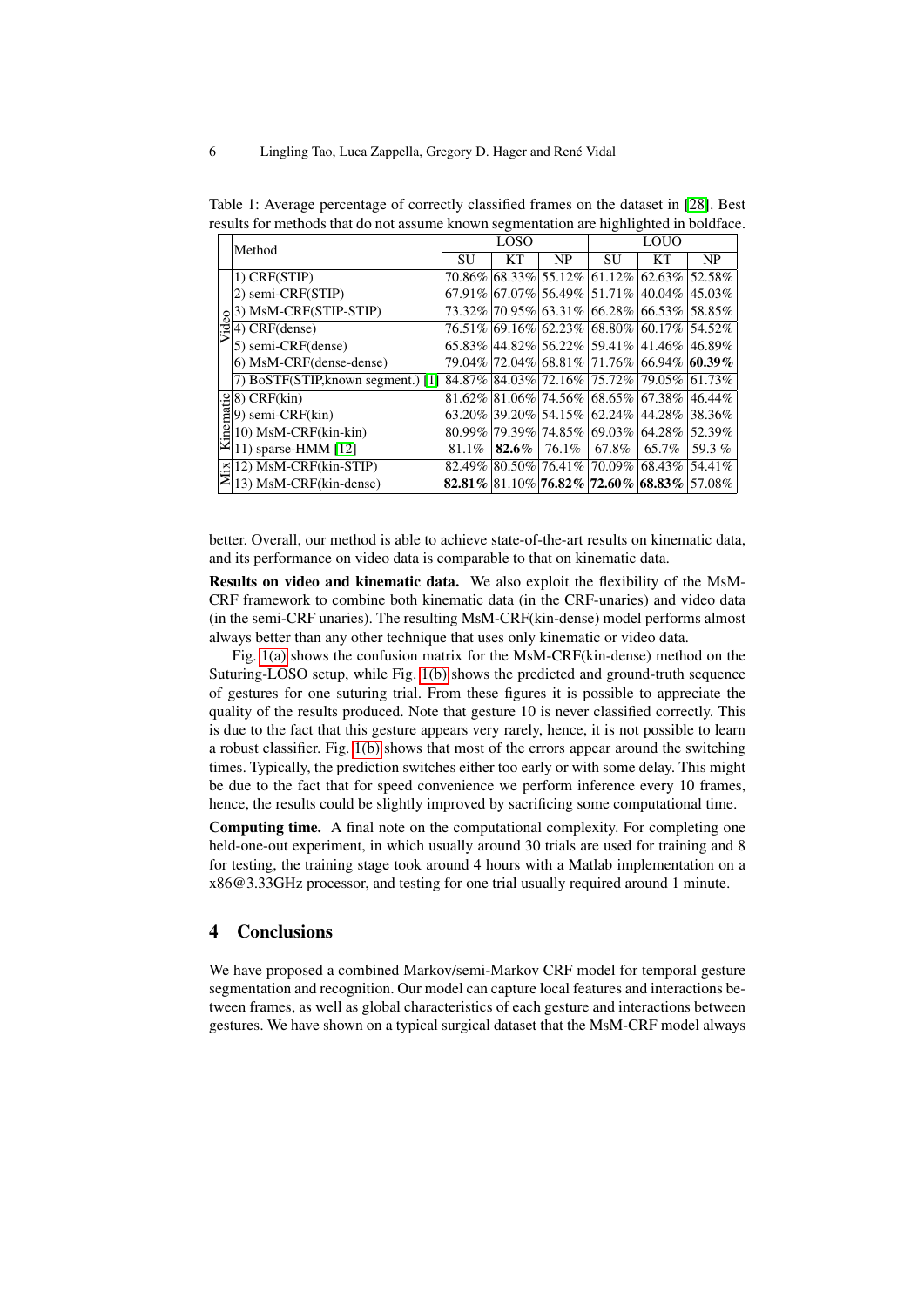<span id="page-6-8"></span><span id="page-6-7"></span>



(a) Confusion matrix, darker colors mean higher percentage.

<span id="page-6-9"></span>(b) Ground-truth "- -" and prediction "-" for one suturing trial.

Fig. 1: Results for the MsM-CRF(kin-dense) algorithm on the Suturing-LOSO setup. S1 reaching for needle with right hand. S2 positioning needle. S3 pushing needle through tissue. S4 transferring needle from left to right. S5 moving to center with needle in grip. S6 pulling suture with left hand. S7 pulling suture with right hand. S8 orienting needle. S9 using right hand to help tighten suture. S10 loosening more suture. S11 dropping suture at end and moving to end points. S12 reaching for needle with left hand. S13 making 'C' loop around right hand. S14 right hand reaches for suture. S15 both hands pull.

improves with respect to the CRF or semi-CRF frameworks used alone. We have also observed that the MsM-CRF model based on dense features is more robust in the LOUO setup. Moreover, thanks to the flexibility of the MsM-CRF, we were able to present a hybrid solution where kinematic and video data were both used. Such a hybrid solution achieved results that are similar or superior to those of state-of-the-art algorithms.

Acknowledgments. Work funded by Sloan Foundation, and NSF 0931805 and 0941362.

# References

- <span id="page-6-0"></span>1. Bejar, B., Zappella, L., Vidal, R.: Surgical gesture classification from video data. In: Medical ´ Image Computing and Computer Assisted Intervention. (2012) 34–41
- <span id="page-6-1"></span>2. Zappella, L., Bejar, B., Hager, G., Vidal, R.: Surgical gesture classification from video and ´ kinematic data. Medical Image Analysis (2013)
- <span id="page-6-2"></span>3. Barden, C., Specht, M., McCarter, M., Daly, J., Fahey, T.: Effects of limited work hours on surgical training. Obstetrical & Gynecological Survey 58(4) (2003) 244–245
- <span id="page-6-3"></span>4. Lenihan, J., Kovanda, C., Seshadri-Kreaden, U.: What is the learning curve for robotic assisted gynecologic surgery? J. of Minimally Invasive Gynecology 15(5) (2008) 589–594
- <span id="page-6-4"></span>5. Padoy, N., Hager, G.D.: Human-machine collaborative surgery using learned models. In: IEEE Conference on Robotics and Automation. (2011) 5285–5292
- <span id="page-6-5"></span>6. Rosen, J., Hannaford, B., Richards, C., Sinanan, M.: Markov modeling of minimally invasive surgery based on tool/tissue interaction and force/torque signatures for evaluating surgical skills. IEEE Trans. Biomedical Eng. 48(5) (2001) 579–591
- <span id="page-6-6"></span>7. Reiley, C.E., Hager, G.D.: Task versus subtask surgical skill evaluation of robotic minimally invasive surgery. In: Medical Image Computing and Computer Assisted Intervention. (2009) 435–442